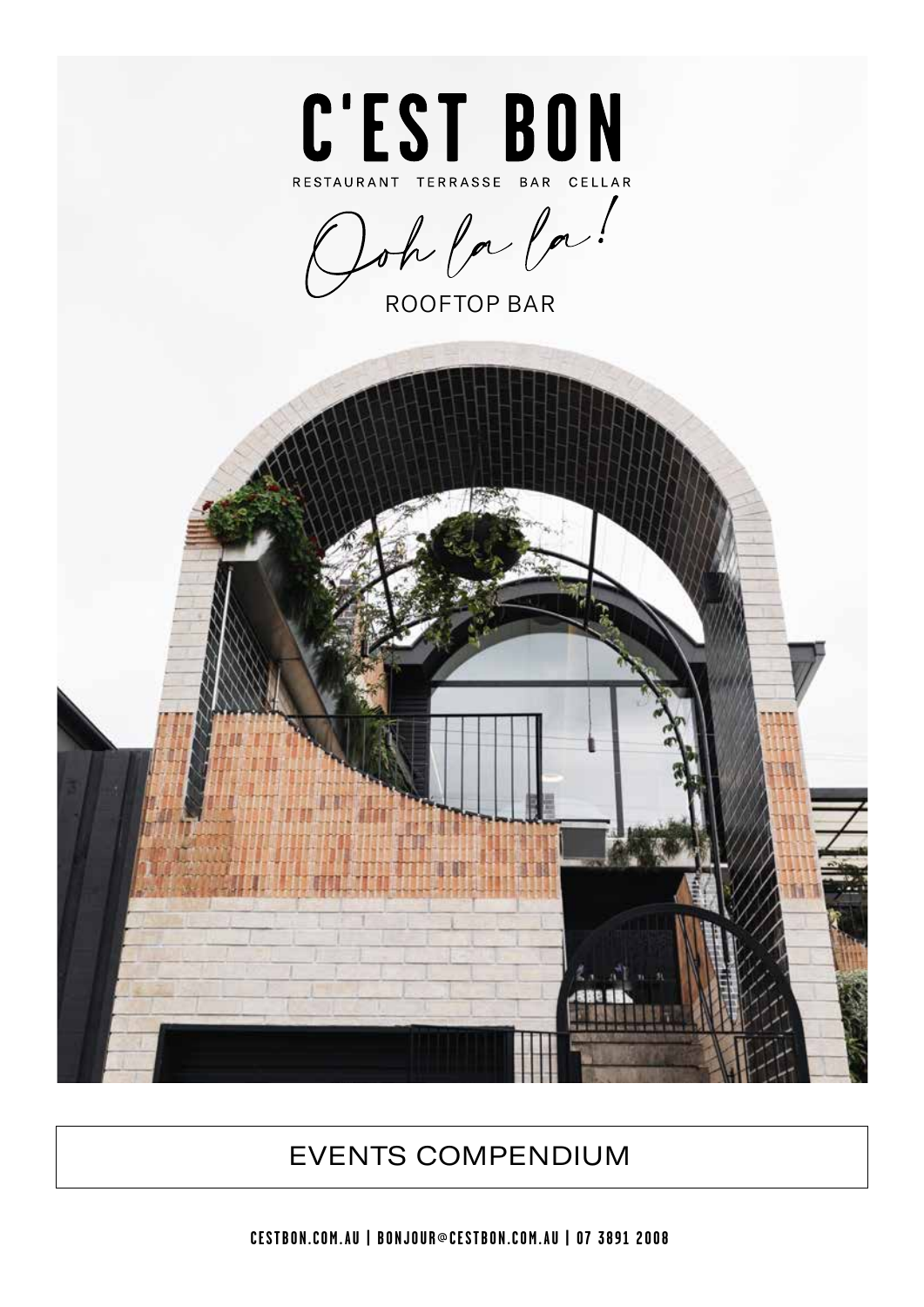# **ABOUT C'EST BON**

A mini *French Quartier* in the historic heart of Woolloongabba – C'est Bon provides charming, cosy spaces for locals and visitors to dine and linger from the first breakfast espresso through to the post-dinner digestif.

Serving breakfast, lunch, drinks and dinner with French flavour – C'est Bon's honest food, good wine and friendly service are the order of the day, every day.

Enjoy seasonal, sincere food with modern French flair in this relaxed neighbourhood nook. Our charming spaces provide a range of experiences from cosy and intimate in our Restaurant, Bar and Cellar, to warm and sunny en plein air in our Garden Terrasse and Rooftop Bar.

Guests are offered bespoke menus from owner and chef Andy Ashby and his culinary team, based on their event style and theme.

C'est Bon is renowned for delivering lively French flavoursome cuisine. Menus are designed with local and seasonal produce in mind. A paddock to plate philosophy means we work with farmers we know to deliver unmatched freshness and quality, therefore menus are subject to change. Dietary options are available on request.

Our Cellar is home to an exceptional selection of French and local wine curated by Sommelier Sebastian Langkamer and boutique, family vineyards with a personal connection to C'est Bon. Our extensive wine and champagne collection, including a feature of Magnum bottles are accompanied by a notable cocktail list.

If you are interested in booking a client consultation with our events manager please contact the venue directly or email; bonjour@cestbon.com.au 07 3891 2008

For sole use of our spaces, a minimum spend does apply. Please note we have a 10% service charge on all group bookings of 15 or more.

All pricing is inclusive of GST.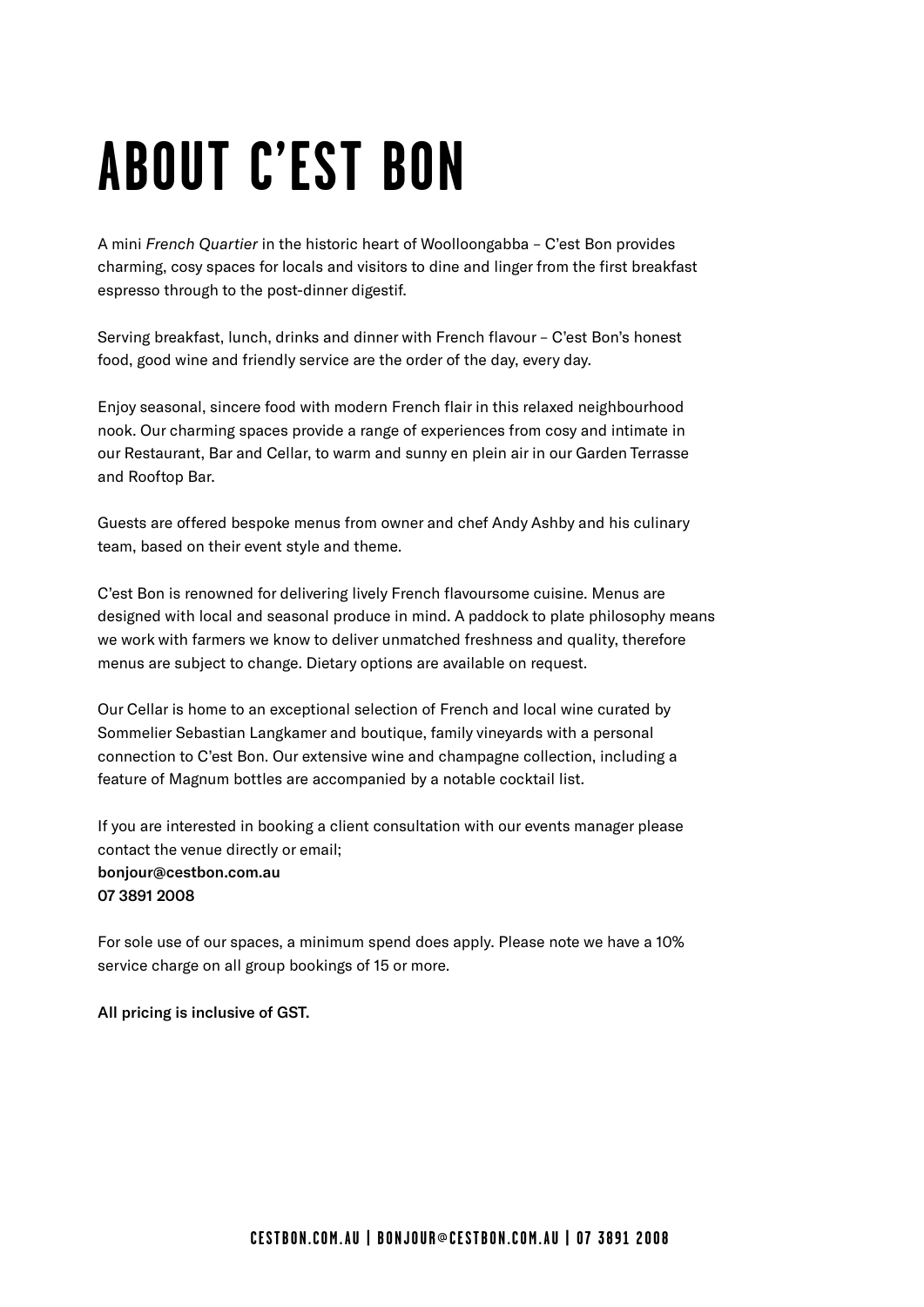## **EVENT SPACES**

## **EVENT SPACE 1 – THE CELLAR**



CAPACITY – 26 PAX SITDOWN AV facilities available Private intimate space, perfect for small sitdown gatherings, celebrations and corporate events.

## **EVENT SPACE 2 – THE RESTAURANT**



CAPACITY – 35 PAX SITDOWN / 50 PAX COCKTAIL AV facilities available

Located on the ground floor of C'est Bon.

A sleek, minimalistic space revealing leather booths, high ceilings, stunning enclosed restaurant space, art deco vibes. Options for ultimate privacy.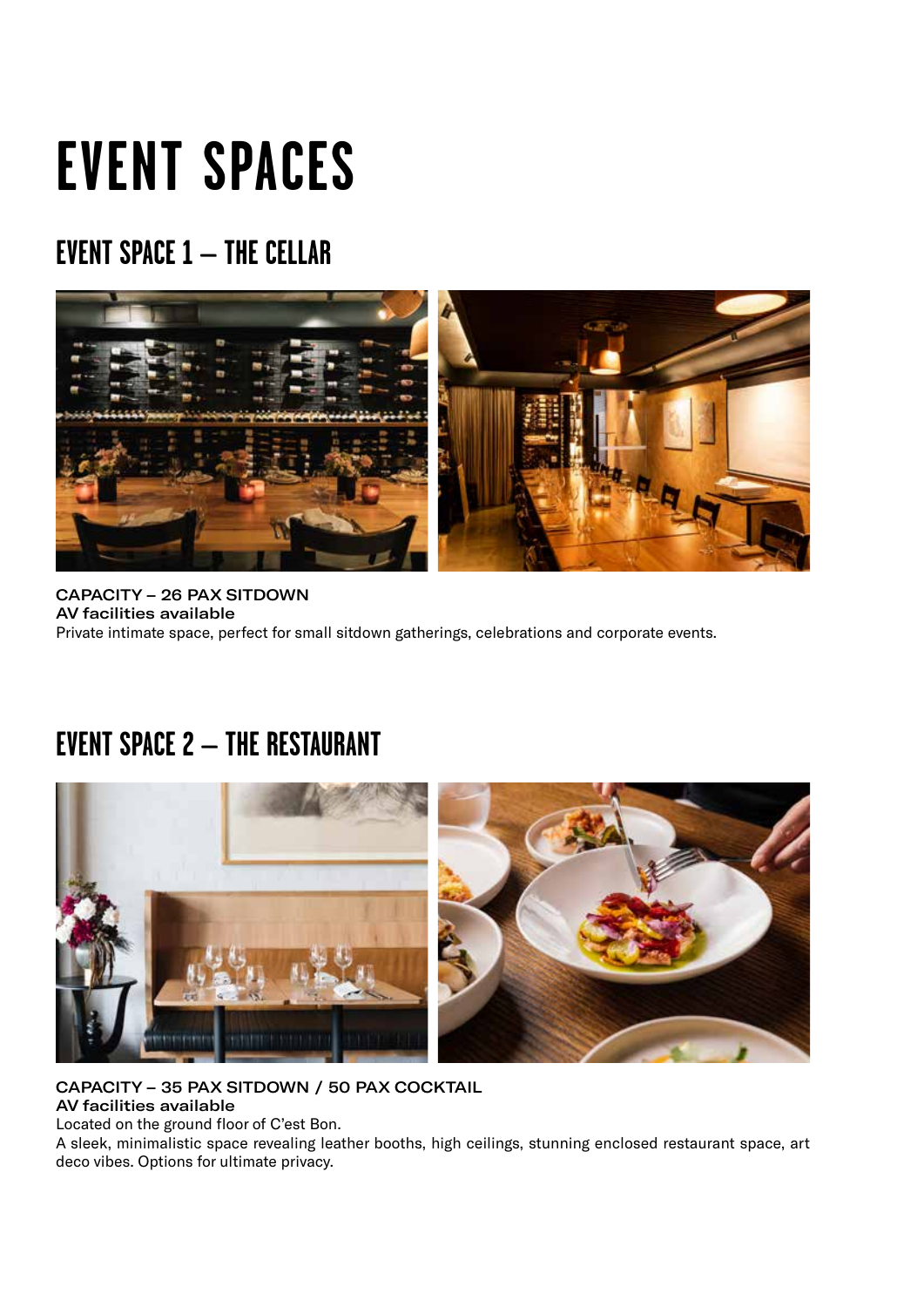### **EVENT SPACE 3 – THE TERRASSE**



CAPACITY – 45 PAX SITDOWN / 45 PAX COCKTAIL Semi alfresco space located on level 1, light and airy, perfect for sitdown long table events and small cocktail parties. Private entry available.

### **EVENT SPACE 4 – OOH LA LA**



#### CAPACITY – 50 PAX COCKTAIL

Rooftop space with heritage views of Woolloongabba. Private entry, own bar. Variety of seating options – high and standard tables.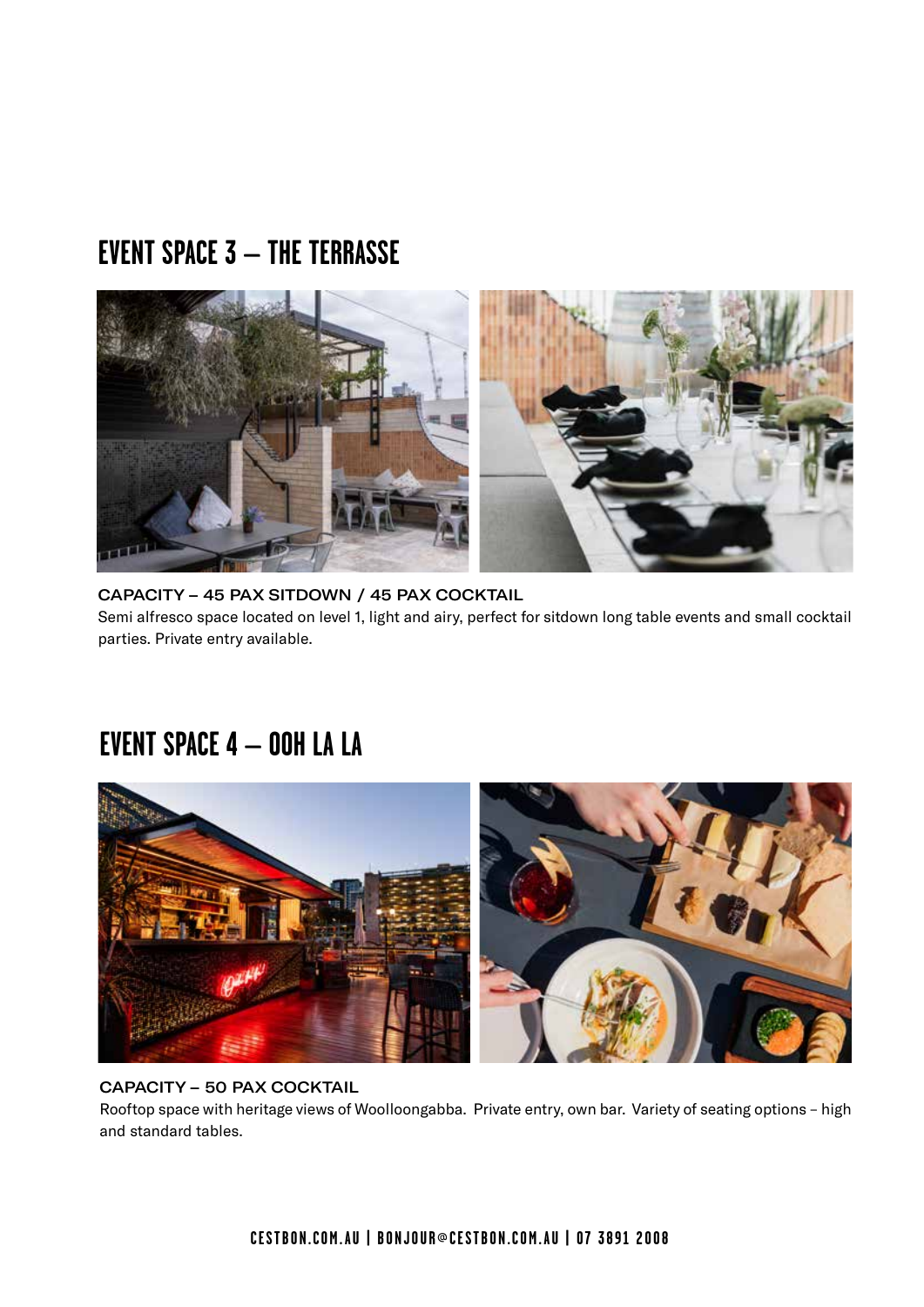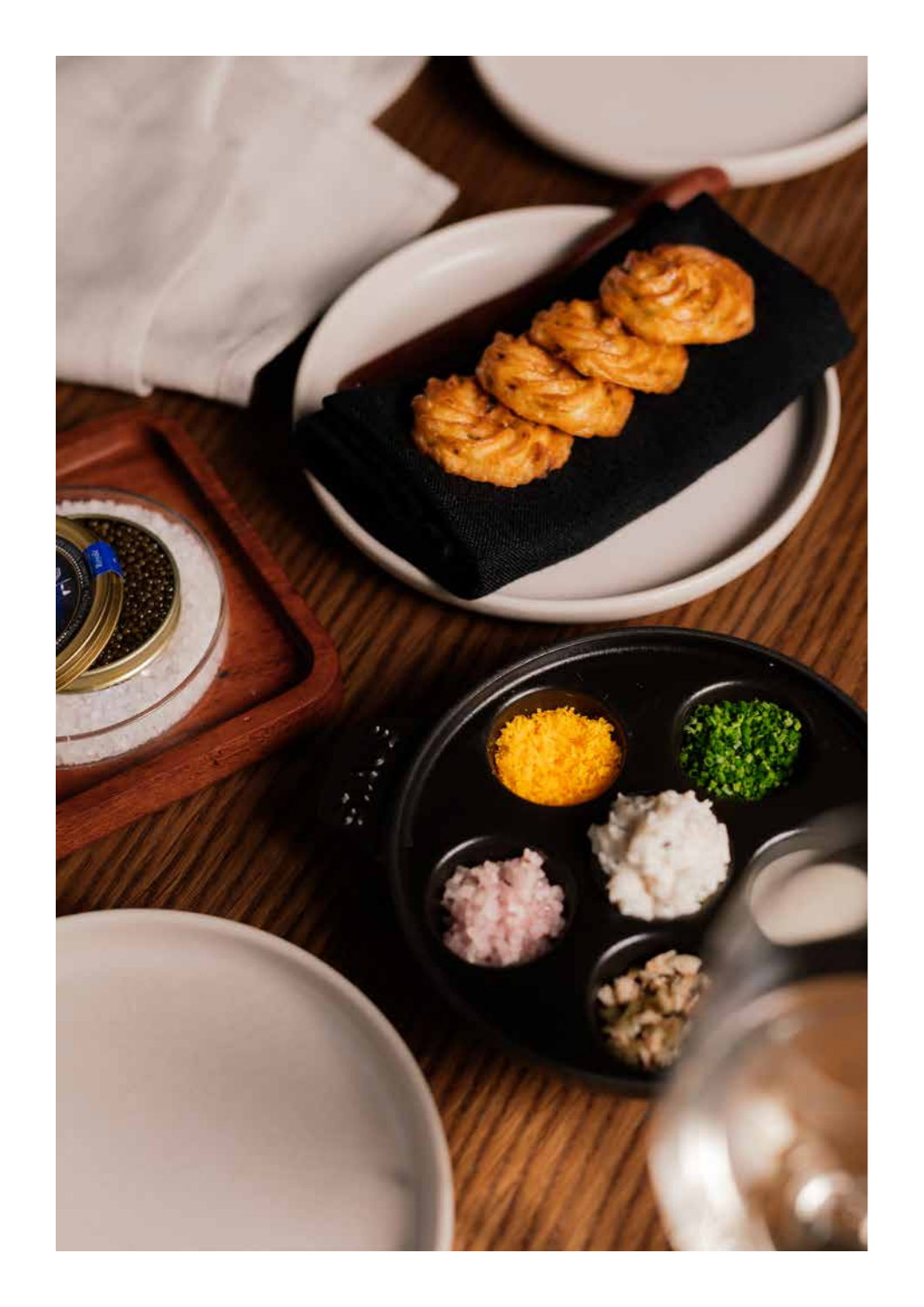## **SAMPLE CANAPE MENU**

These options are subject to change, based on seasonal produce and availability.

#### **Canapes/Snacks:**

Snacks priced at \$5 per piece, minimum of 3 snacks to be chosen per person. (we cater for 1.5 pieces per person) Snacks are 1-2 bites and are designed to be finger food.

#### **Cold:**

Duck parfait éclair Spring pea, lemon thyme tartlet Appellation oysters, honeydew Mini crumpets Caviar crêpe cake Spanner crab, espellette, sweetcorn madeleine Potato & rye blini, smoked trout, fennel jam Black garlic tart, asparagus, brown butter

#### **Hot:**

Quail a l'orange Zucchini, honey, truffle BBQ Prawn, café de paris Pea beignet, seasonal herbs Comte crueller, rouille, chive Crab, brown butter vol au vent Black pudding, burnt apple choux bun Beef tongue, horseradish, piperade

#### **Substantial Snacks:**

1 cold and 1 hot for \$25pp (we cater to 1 serve of each per person, with an additional 10 portions incase) The substantial snacks are 3-4 bites and require cutlery.

Kingfish crudo, sorrel, radish Smoked Stracciatella, melon, basil Beef tartare, tomato, yolk Crab mouclade, bottarga Mini fromage souffle, sauce verte Parisienne gnocchi, cauliflower, cashew French Bouillabaisse Beef short rib, horseradish, onion

#### **Dessert Snacks/Canapes:**

Lavender, honey madeleines Rum canelé Mandarin, black sesame, marigold Pâte de fruit – seasonal flavour

**Fromage Platters** – a selection of 5 international and Australian cheeses served with house made accompaniments and a selection of breads & crackers - \$65 per platter, feeding 10 guests.

**Charcuterie Platters** – a selection of 5 Australian meats served with house made accompaniments and a selection of breads & crackers - \$65 per platter, feeding 10 guests.

**Cheese Station** - \$35pp - Interactive with our chef, an International and Australian array of fromage with house made accompaniments and a selection of breads & crackers.

#### **CESTBON.COM.AU | BONJOUR@CESTBON.COM.AU | 07 3891 2008**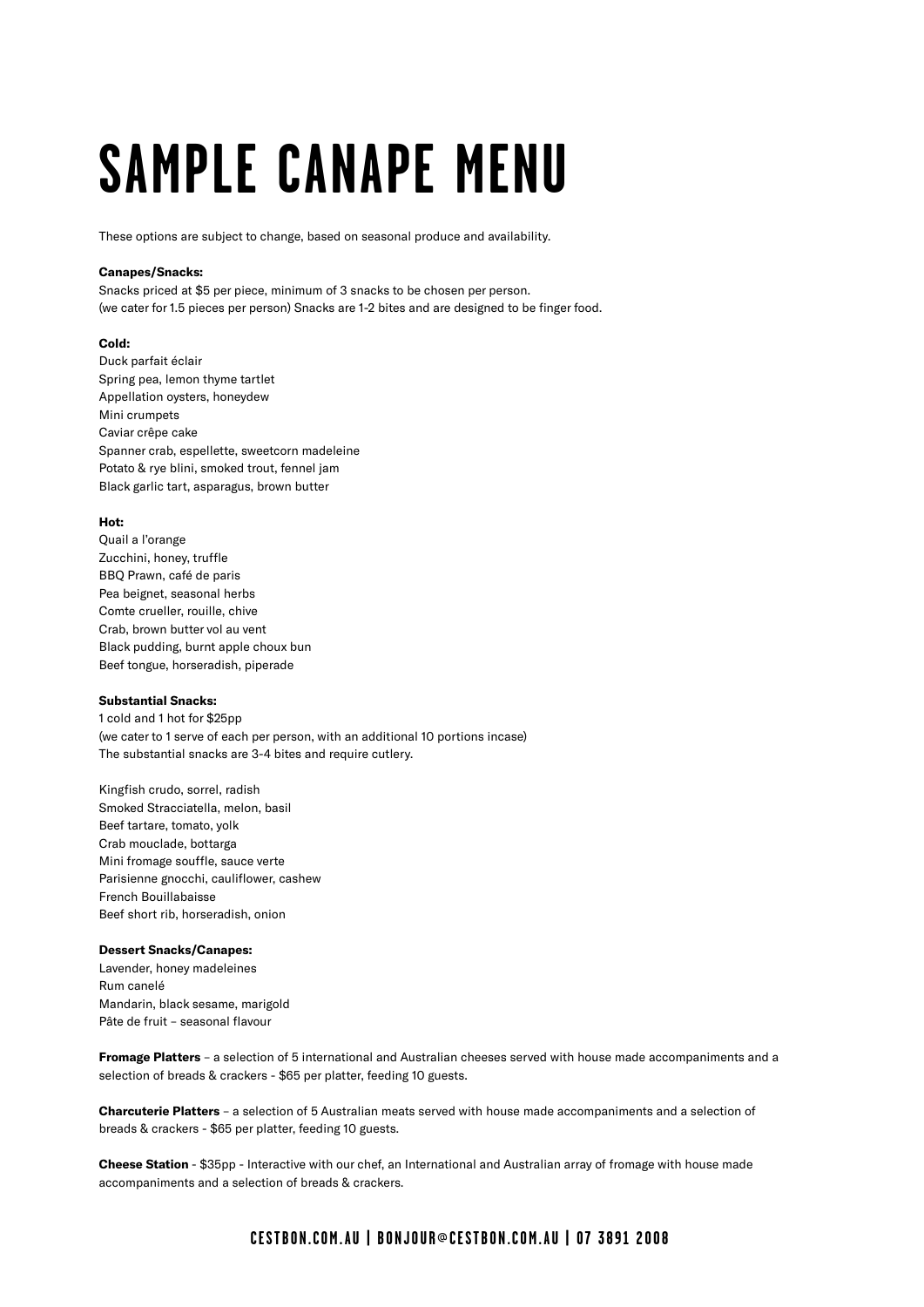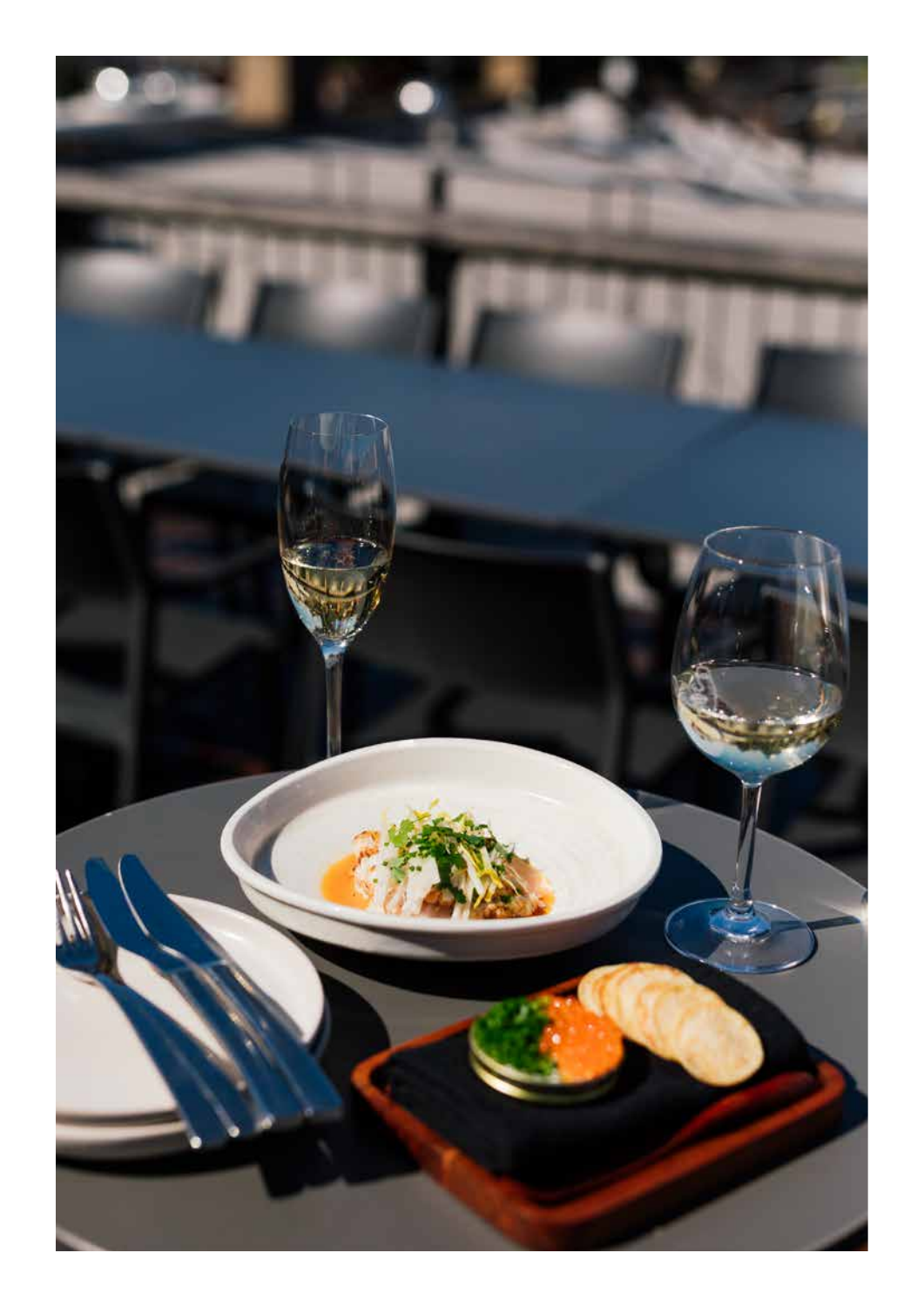# **SAMPLE SET MENUS**

These menus are subject to change based on seasonal produce and availability, but the format will stay the same. All dietary requirements can and will be catered for separately.

#### **2/2/2 Choice Menu @ \$75pp (Max 20 Guests)**

1 Snack on Arrival – Duck éclair

#### **Entrees:**

Qld Crab | Artichoke | Bottarga or Parisienne Gnocchi | Cauliflower | Raclette

#### **Mains:**

Pork | Heirloom Carrot | Seeded Mustard or Market Fish | Sauce Mouclade | Turnip

#### **Desserts:**

Mandarin | Black Sesame | Marigold or Crème Caramel | Almond | Cumquat

#### **Alternate Drop Menu @ \$70pp**

1 Snack on Arrival – Duck éclair

#### **Entrees:**

Qld Crab | Artichoke | Bottarga or Parisienne Gnocchi | Cauliflower | Raclette

#### **Mains:**

Pork | Heirloom Carrot | Seeded Mustard or Market Fish | Sauce Mouclade | Turnip

#### **Desserts:**

Mandarin | Black Sesame | Marigold or Crème Caramel | Almond | Cumquat

#### **Shared Menu @ \$85pp**

Duck Éclair | Prune Zucchini Flower | Fennel

Qld Crab | Artichoke | Bottarga Parisienne Gnocchi | Hazelnut | Onion

Pork | Heirloom Carrot | Seeded Mustard Market Fish | Sauce Mouclade | Turnip

Baby Gem | Pistachio | Herbs Potato | Lardo | Fromage

Mandarin | Black Sesame | Marigold

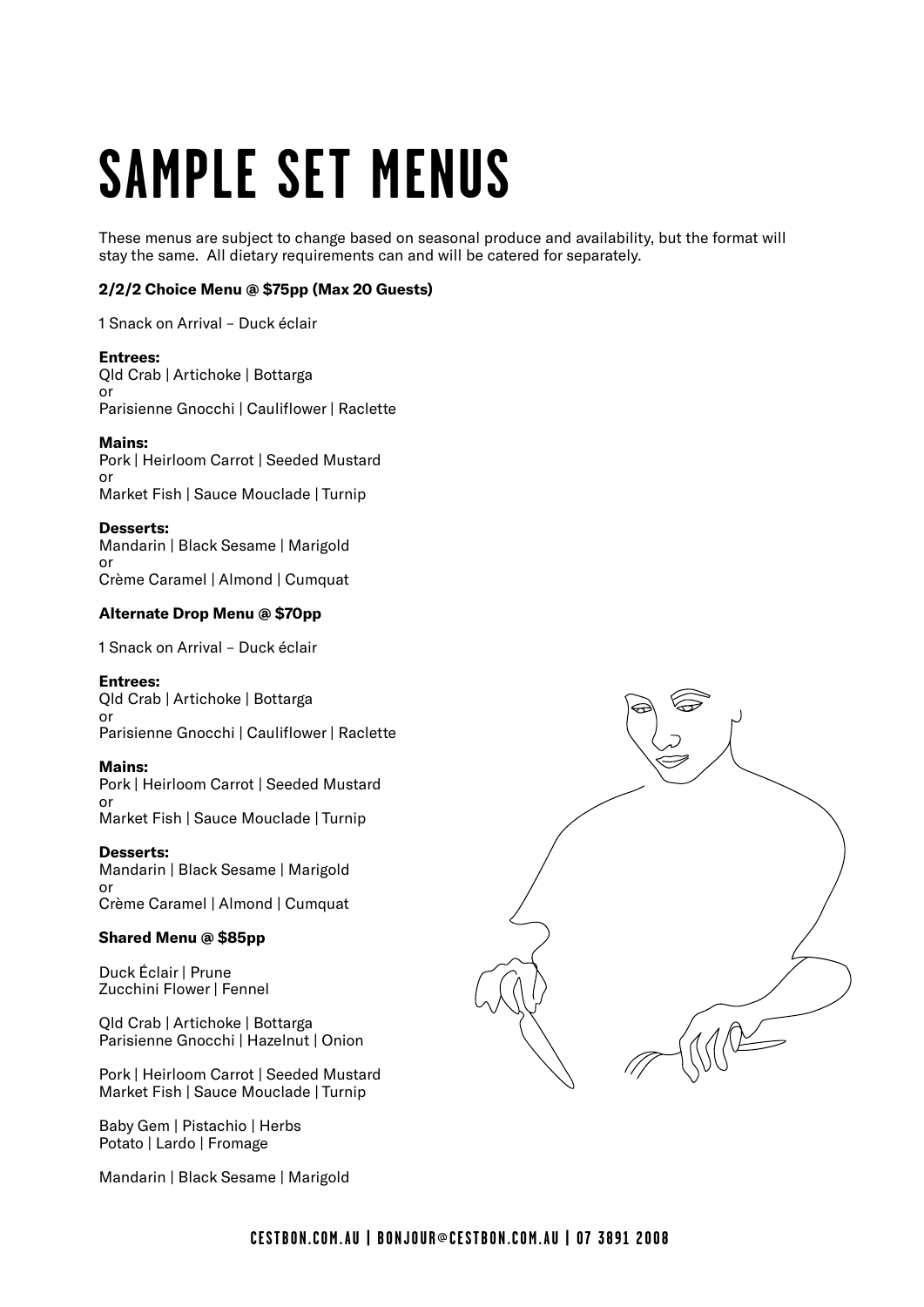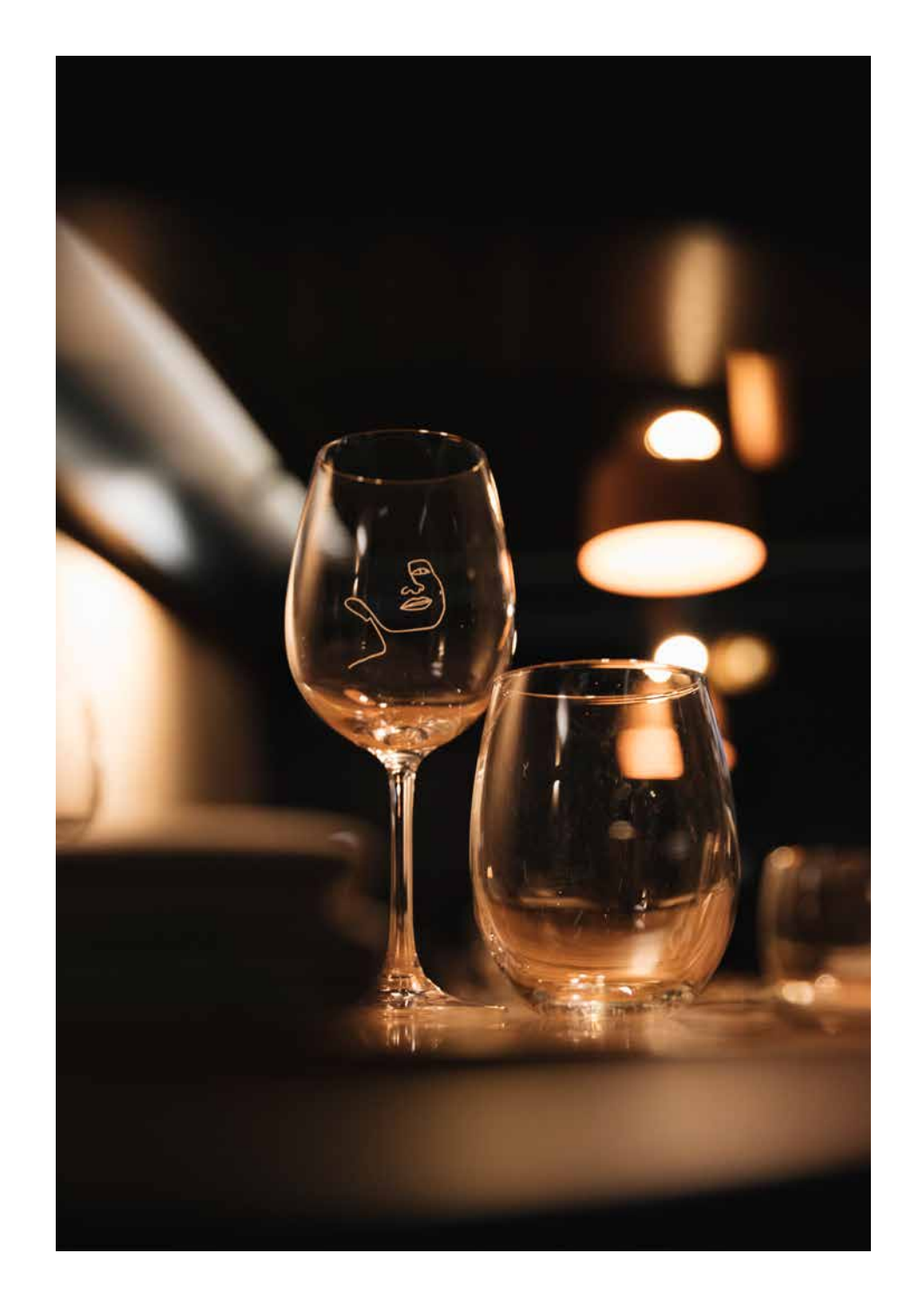# **BEVERAGE PACKAGES**

#### **\$40pp/3 hours:**

NV Alpha Box & Dice Prosecco 2020 Leeuwin Estate 'Art Series' Riesling 2020 Toolangi Pinot Noir

Package also includes 2 house tap beers, soft drinks and water. **\*\* Extra hour @\$10pp**

#### **\$65pp/3 hours:**

NV Louis Roederer Collection 2019 François Chidaine Touraine 2019 Barambah Chardonnay First Grid 2014 Château de Francs 'Les Cerisiers' Francs Cotes de Bordeaux 2020 Henschke 'Five Shillings' Shiraz/Mataro



Package also includes 2 house tap beers, soft drinks and water.

#### **\*\* Extra hour @ \$15pp**

\*\*\* Please note there may be minor changes to wine offerings due to stock availability and vintages.

#### **On Consumption**

For a flexible beverage option, opt for a consumption bar tab. Choose your desired beers + wines from our extensive beverage list, to help meet your minimum spend.

#### **ADD ONS**

#### **Cocktails**

For more variety in your beverages, we offer the option of adding basic spirits or cocktails to your package. Please discuss this with our events manager.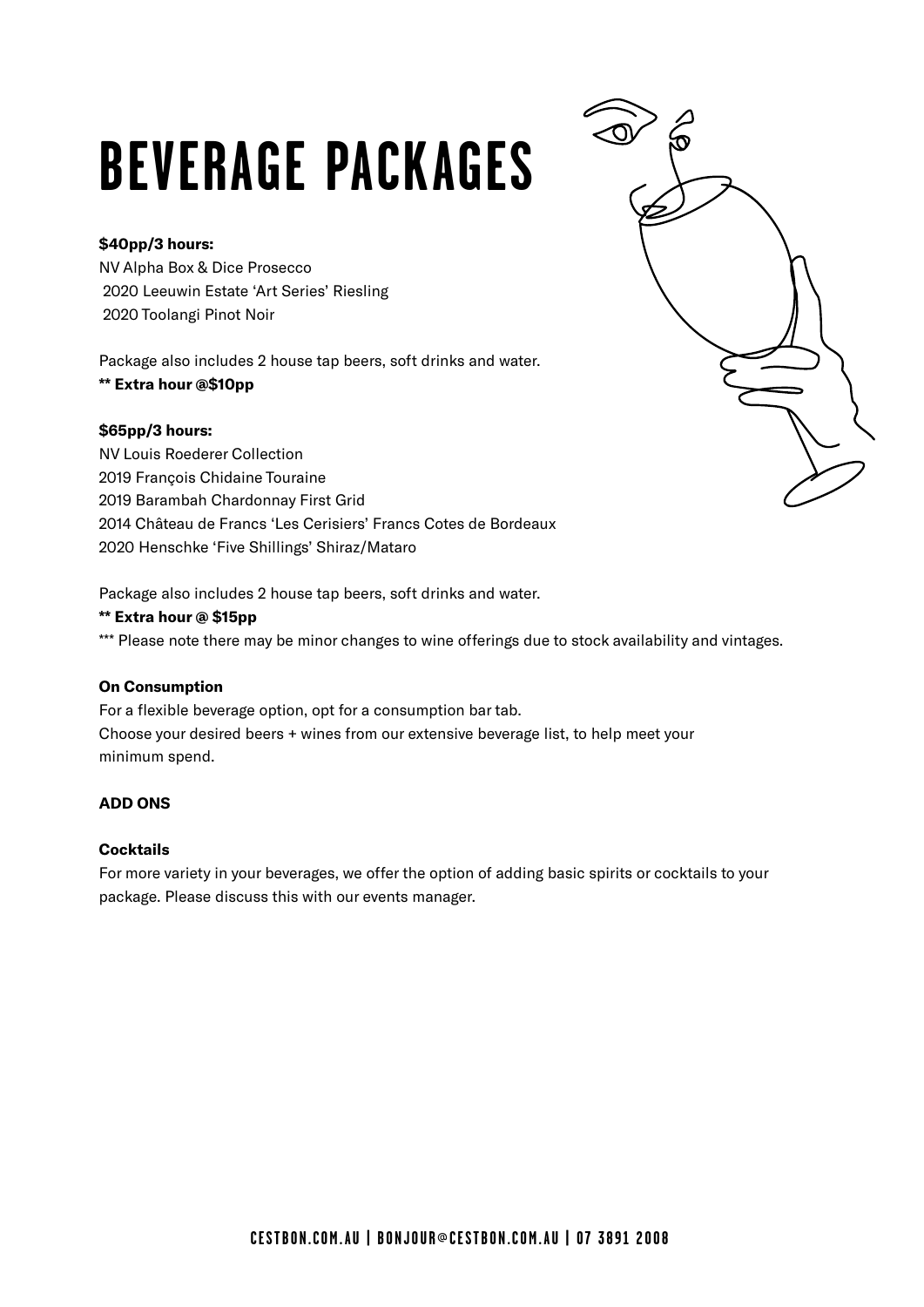







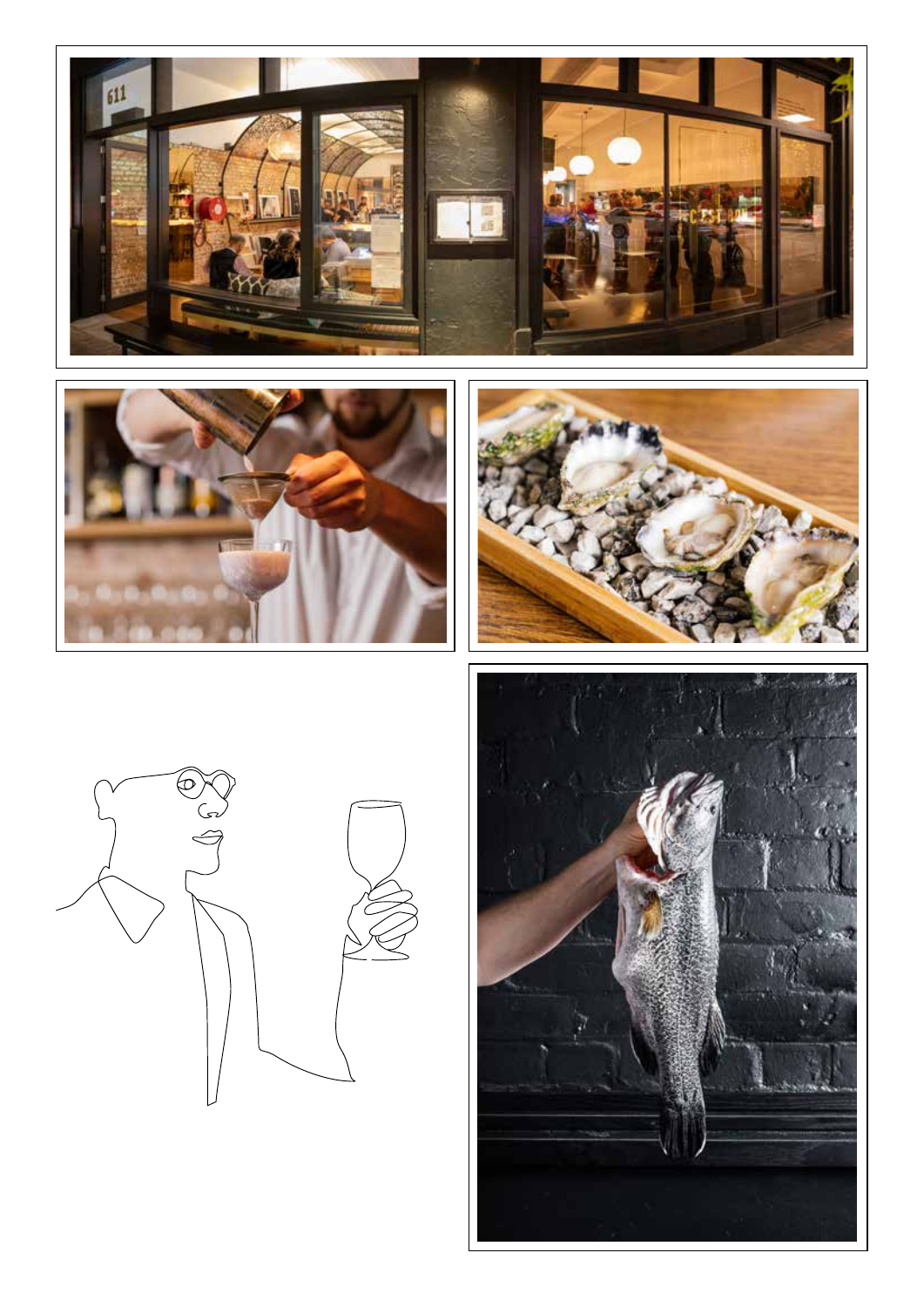